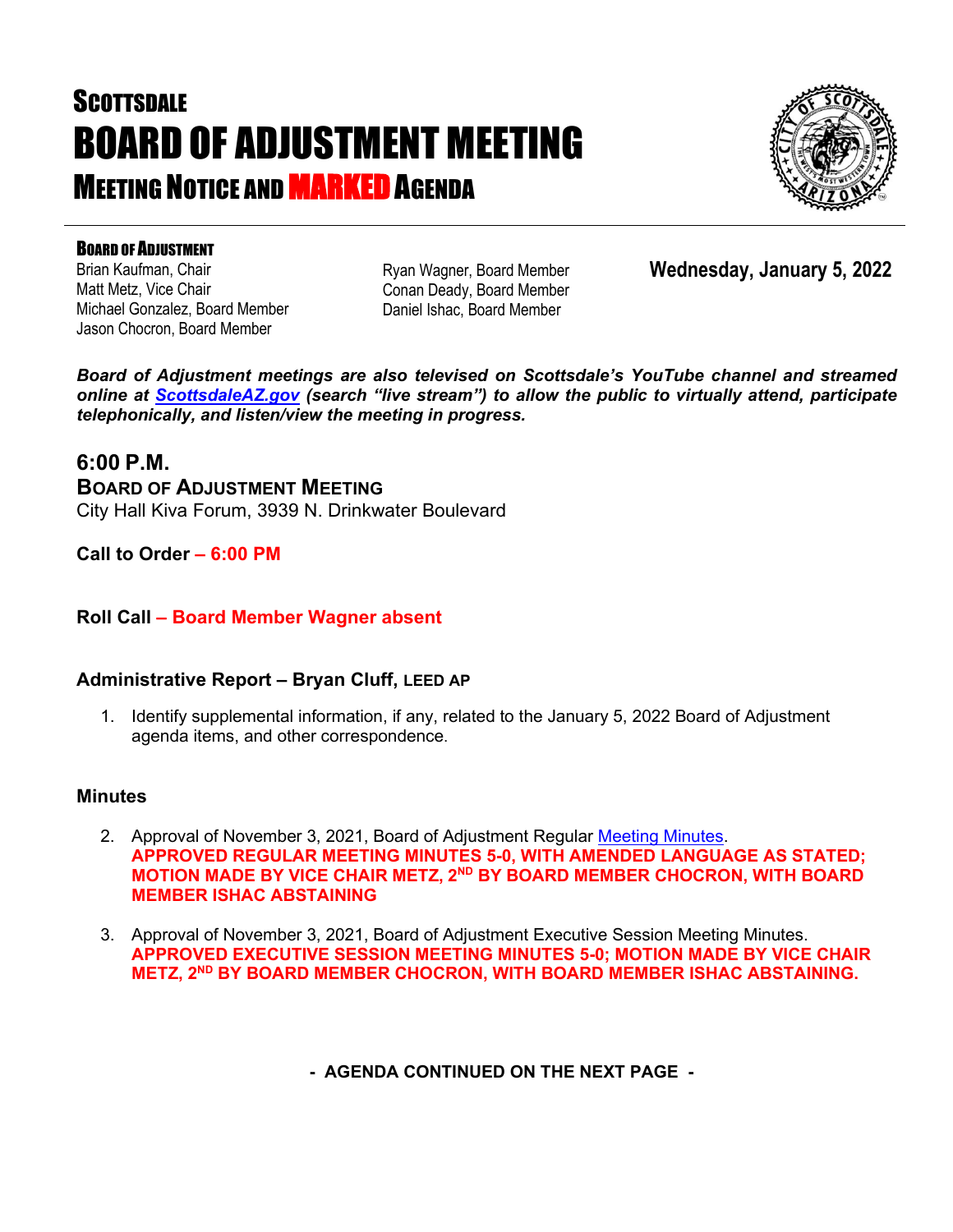#### **Public Comment**

Spoken comment is being accepted on agenda action items. Persons interested in speaking on any agenda item may **submit a blue "Request to Speak" card in person prior to the beginning of public testimony or may sign up to speak telephonically [here](https://www.scottsdaleaz.gov/boards/board-of-adjustment/spoken-comment) no later than 90 minutes prior to the meeting.**

Persons interested in submitting a written comment on any item may **submit a yellow "Written Comment" card in person prior to the beginning of public testimony or may submit digitally [here](https://www.scottsdaleaz.gov/boards/board-of-adjustment/public-comment) no later than 90 minutes prior to the meeting.**

## REGULAR AGENDA

4. [7-BA-2021 \(Boyd Casita Extension Accommodation\)](https://eservices.scottsdaleaz.gov/planning/projectsummary/ba_reports/BA_7_BA_2021.pdf)

Request by owner for a disability accommodation to the City of Scottsdale Zoning Ordinance, Section 5.404.E.1.a, as amended by case 59-ZN-1992, seeking relief from the required front yard setback for a proposed building addition, for a property with Single-family Residential (R1-10) zoning located at 33833 N 67th St.

Staff contact person is Omar Smailbegovic, (480) 312-3087. **Applicant contact person is Gregory Boyd, (408) 406-1470**.

**CONTINUED TO A DATE TO BE DETERMINED CARRIED 6-0; MOTION BY VICE CHAIR METZ, 2ND BY BOARD MEMBER DEADY.**

# ADMINISTRATIVE ITEMS

5. [2021 Board of Adjustment Annual Report](https://eservices.scottsdaleaz.gov/planning/projectsummary/unrelated_documents/BOA%20Annual%20Report%202021.pdf) Review and possible approval of the 2021 Board of Adjustment Annual Report.

Staff contact person is Bryan Cluff, (480) 312-2258.

**APPROVED 5-0; MOTION BY VICE CHAIR METZ, 2ND BY BOARD MEMBER CHOCRON, WITH BOARD MEMBER ISHAC ABSTAINING.**

6. [2022 Board of Adjustment Calendar](https://eservices.scottsdaleaz.gov/planning/projectsummary/unrelated_documents/2022_BOA_Hearing_Dates_Draft.pdf) Review and possible approval of the Board of Adjustment 2022 hearing dates.

Staff contact person is Bryan Cluff, (480) 312-2258.

**APPROVED 6-0; MOTION BY CHAIR KAUFMAN 2ND BY VICE CHAIR METZ.**



 **PERSONS WITH A DISABILITY MAY REQUEST A REASONABLE ACCOMMODATION BY CONTACTING STAFF AT (480-312-7767). REQUESTS SHOULD BE MADE 24 HOURS IN ADVANCE, OR AS EARLY AS POSSIBLE TO ALLOW TIME TO ARRANGE ACCOMMODATION. FOR TTY USERS, THE ARIZONA RELAY SERVICE (1-800-367-8939) MAY CONTACT STAFF AT (480-312-7767).**